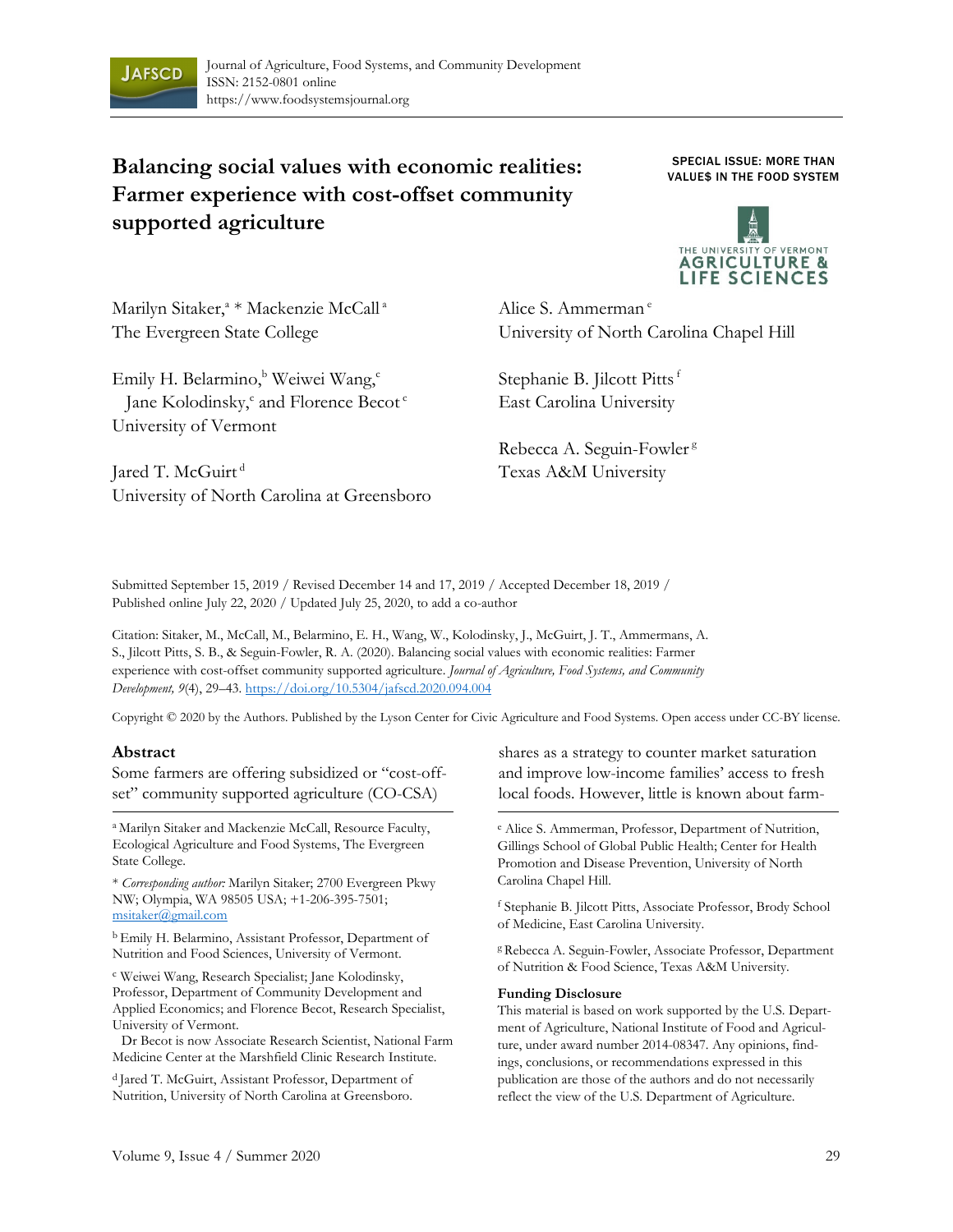ers' experiences with this model, particularly in regard to the balance between additional resources required for adoption and subsequent contributions to farm revenue. As part of the *Farm Fresh Foods for Healthy Kids Study* of the impact of a CO-CSA on dietary behaviors in low-income families, we conducted qualitative interviews with 12 farmers across four states after the first and the third years of CO-CSA implementation*.* We explored these data to understand what accommodations farmers provided to low-income families, the benefits and challenges of implementing the CO-CSA model, and farmers' perceptions of its impact on cash flow and profitability. We found that farmers selected pick-up locations that met CO-CSA members' needs, were responsive to members' food preferences in selecting CSA contents, and allowed for late payments and pickups, though sometimes this placed an additional burden on farmers' time and resources. Additionally, weekly payment transactions led to increased recordkeeping. Despite its challenges, most farmers said CO-CSA adoption was a worthwhile addition to their business model. Expanding food access through this mechanism may become more sustainable with the additional support of innovative policies like eased land-use restrictions, operational models, and community strategies to fund and operate CO-CSA programs. This is an area ripe for future research, as there is little documentation on both single farm and multifarm CO-CSA operations.

# **Keywords**

Cost-Offset CSA, Community Supported Agriculture, Entrepreneurship, Farmer Profitability, Nutrition Incentives, Subsidized Direct-to-Consumer

# **Introduction**

Developments in the U.S. food system since the early 20<sup>th</sup> century have created efficiencies that have reduced both direct costs to the industry and prices for consumers (Institute of Medicine & National Research Council, 2015). Despite many notable accomplishments, one critique of this system is that food prices do not reflect the full social, economic, and environmental costs of production (Buttel, 2003). Trends that include globalization, technological innovation, and industry consolidation have created competitive advantages for large firms that benefit from economies of scale. Smaller and mid-sized producers may be marginalized in this system, with implications for local economies and the choices available to consumers (Hendrickson, James, & Heffernan, 2018; Institute of Medicine & National Research Council, 2015).

 Alternative models have arisen to sustain small and midsized operations. One such model is the values-based supply chain (VBSC), in which all network actors (e.g., farmers, processors, third-party certifiers, distributors, and retailers) collaborate to maximize the social and financial return on investment for all participants in the supply chain (Bloom & Hinrichs, 2011a; Bloom & Hinrichs, 2011b; Cohen & Derryck, 2011; Stevenson, 2013; Stevenson & Pirog, 2008). This model is valuesbased because of its deliberate effort to create trust, transparency, and cooperation among supply chain actors, and its commitment to the welfare of the people, land, and livestock involved (Cohen & Derryck, 2011). VBSCs seek to maximize the intrinsic value of products for intermediate and final customers by highlighting such distinctive characteristics as local provenance, sustainable production techniques, high ethical standards, and other elements that consumers increasingly associate with quality (Cohen & Derryck 2011). Producers engaged in VBSC may sell through a number of intermediated marketing channels, including grocers, restaurants, and regional aggregators (e.g., food hubs). They may also make buying arrangements with the foodservice operations of schools, universities, hospitals, and other institutions (Low & Vogel, 2011).

 Civic agriculture is another alternative model, in which farmers aim to decrease the physical and social distances between producer and consumer, as well as eliminate intermediaries. This is a strategy to increase farmer profits while decreasing consumer costs (Renting, Marsden, & Banks, 2003). According to Feenstra (1997), civic agriculture emphasizes the place-based characteristics of regional food systems, the economic viability of farmers and rural communities, ecologically sound production and distribution practices, reliance on local knowledge, and social equity for all members of the community (see also Chiffoleau, Millet-Amrani, &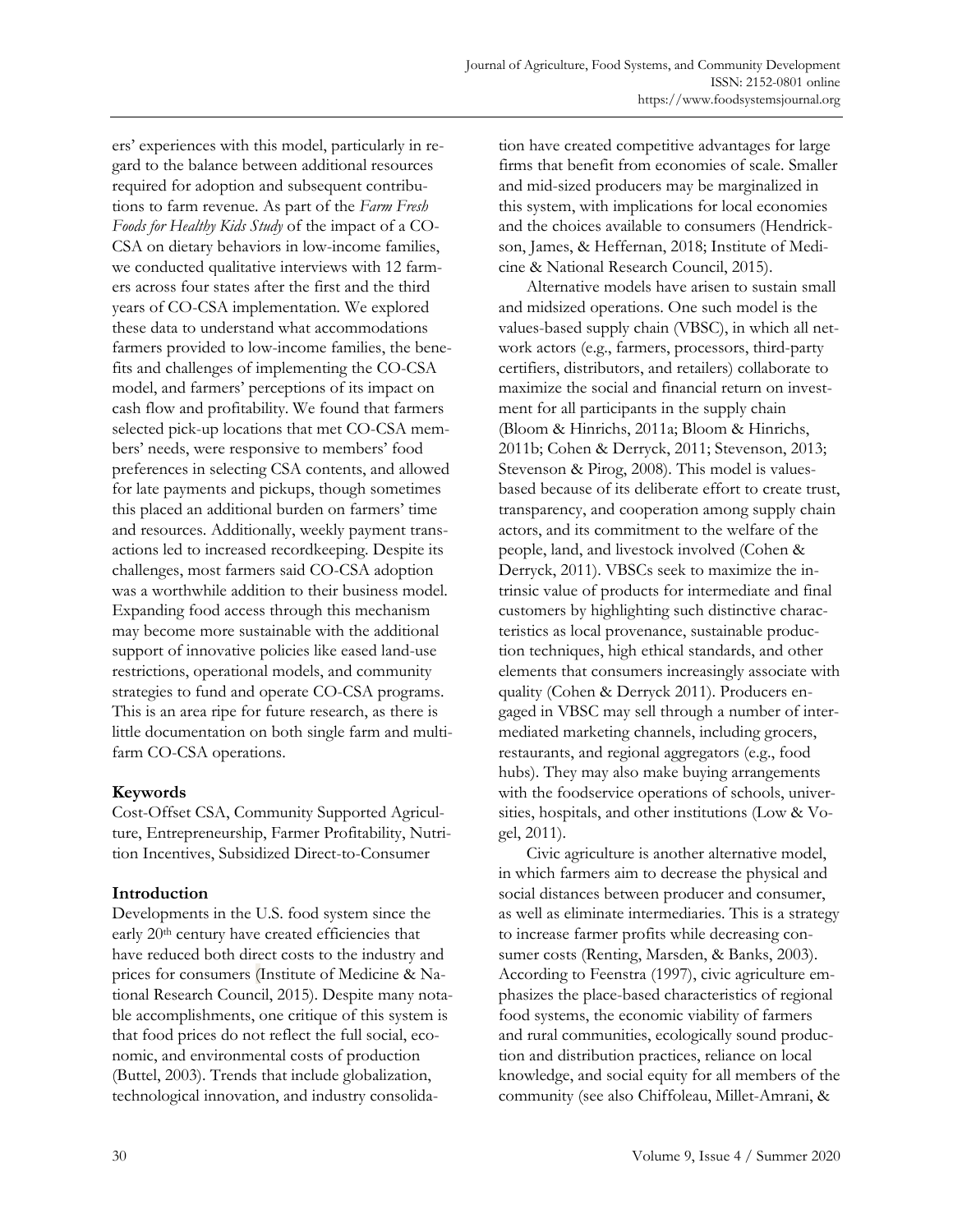Canard, 2016; DeLind & Bingen, 2008).

 These principles are embodied in direct-toconsumer (DTC) sales strategies such as farm stands, farmers markets, and community supported agriculture (CSA). In these markets, consumers are seen as co-creators of the new food system, motivated by shared values of environmental sustainability, the economic viability of producers, support for local communities and economies, and reciprocal relationships (Andreatta, 2000; Chiffoleau et al., 2016; Goland, 2002; Hayden & Buck, 2012; Henderson & Van En, 1999; Martinez et al., 2010; Ostrom 2007). Consumers are willing to pay higher prices and accept certain inconveniences when they choose to purchase through DTC venues (McGuirt et al., 2020) because they like the quality and taste of the food and consider it worthwhile to support the development of an alternative food system.

 DTC marketing of local foods has demonstrated dramatic growth in popularity over the past few decades. Beginning in 1992, the inflation-adjusted value of DTC sales increased by 77 percent, reaching \$1.2 billion<sup>1</sup> in 2007 (Low & Vogel, 2011). But by 2012, DTC sales began to flatten, possibly due to DTC market saturation, increased competition from intermediated market sales of local foods, and new technologies like online ordering and meal kits (Galt, Bradley, Christensen, Van Soelen Kim, & Lobo, 2016; Low et al., 2015). In 2017, DTC sales of raw and value-added products involved just 6.4 percent of farms and contributed to only 0.7 percent to total agricultural sales (U.S. Department of Agriculture, National Agriculture Statistics Service [USDA NASS], 2019). Further, while 130,056 farms sold via DTC approaches and 28,958 farms sold via intermediated channels that year, intermediated sales greatly outpaced DTC sales, such that the average sale per intermediated farm was \$312,042 while the average per DTC farm was \$21,570. (USDA NASS, 2019).

 The traditional CSA model, in which consumers pay the farmer ahead of the growing season in return for a "share" of the harvest, is arguably most emblematic of civic agriculture, requiring members' commitment and high allegiance to its core values (Galt et al., 2016; Martinez et al., 2010; Pole & Kumar, 2015). Well-documented barriers to participation include up-front payments, pick-up logistics, farmer-directed selection, seasonality, and unfamiliar vegetables (Kolodinsky et al., 2017). Therefore, it is not surprising that 2015 CSA sales made up only seven percent of DTC sales overall, while the proportions of sales through farm stands and farmers markets were 44 and 23 percent, respectively (USDA NASS, 2016a; 2016b). Thus, to retain customers and expand markets, CSA farmers are exploring various business expansion strategies. Some of these strategies include adding value-added products, offering flexible shares (frequency, payments, item selection, etc.), utilizing flexible electronic purchasing and other e-commerce marketing tools, partnering with institutional health and wellness programs, collaborating with food hubs and multifarm systems to increase scale and scope, and employing season extension technologies (Woods, Ernst, & Tropp, 2017).

 Other strategies to expand markets include CSA outreach to those with lower access to fresh produce, such as low-income families (AbuSabha, Namjoshi, & Klein, 2011; Cohen & Derryck, 2011; Hinrichs & Kremer, 2002; Lang, 2010), rural populations (Local Food Research Center, 2013; Wells, Gradwell, & Yoder, 1999), and those living in urban food deserts (Ammerman, 2012; Duvall, 2014; Friedman, R. R. (2008), Jablonski, Perez-Burgos, & Gómez, 2011). Two USDA grant programs, the Farmers Market Promotion Program and the Local Food Promotion Program, incentivize low-income consumers to shop at farmers markets or purchase CSA subscriptions using SNAP benefits (USDA AMS, 2016). Additionally, many farmers seek to reduce barriers to participation through discounts, sliding-scale membership fees, work-shares, and donated shares.

 Another strategy some CSA farmers use is altering the payment structure and offering cost-offset (subsidy) shares at a 25 to 50 percent discount. While its prevalence is unknown, one study estimated that half of all CSA farms interviewed in Central California offered some type of cost-offset CSA (CO-CSA) (Guthman, Morris, & Allen, 2006). CO-CSAs rely on diverse funding strategies to

<sup>1</sup> All values are in U.S. dollars.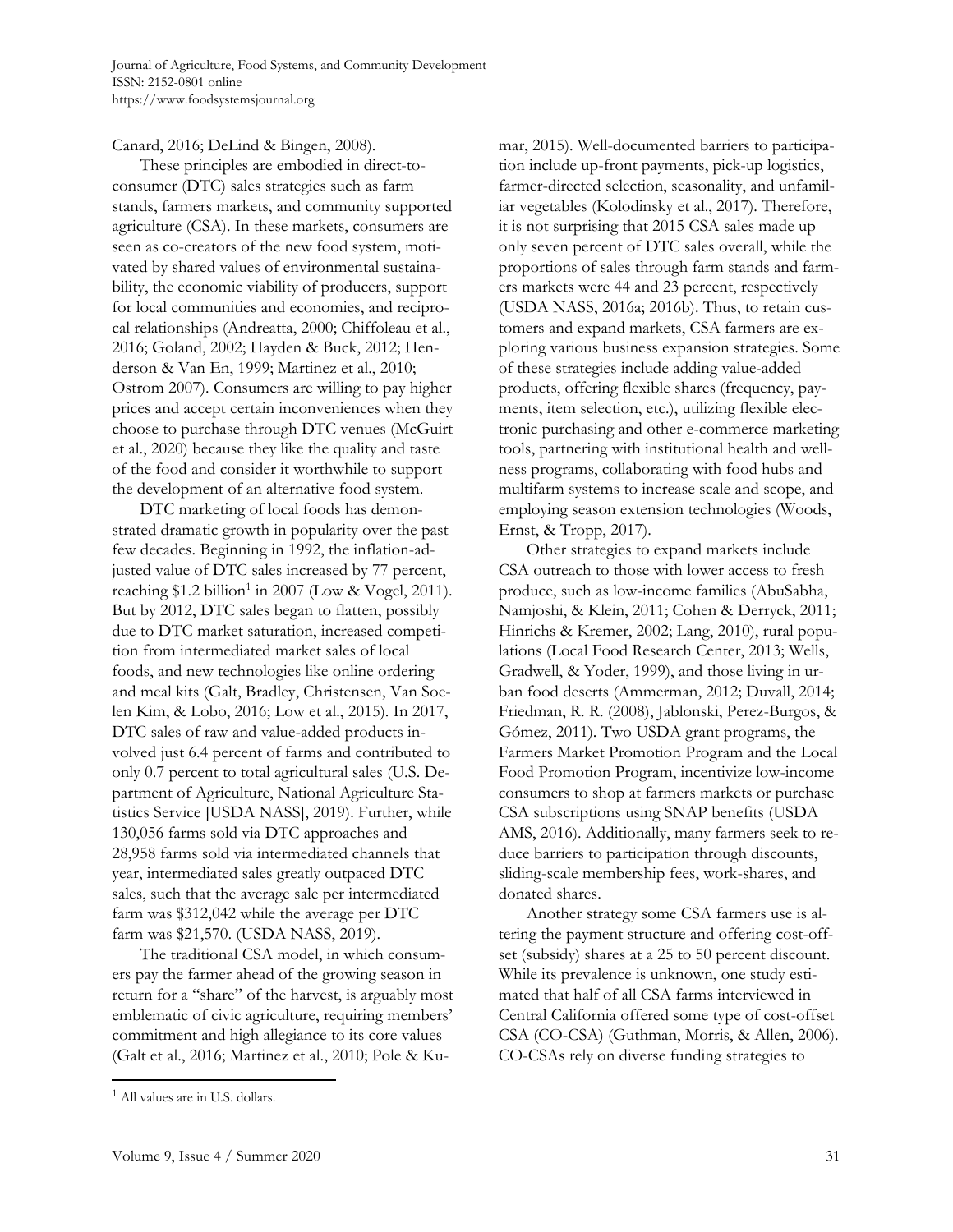cover the CSA subsidy. Some of these methods include accepting donations from full-pay CSA members, seeking grants, conducting community fundraising, accepting work-shares and bartering, partnering with organizations that raise or supply funds, and using low input, minimal-labor practices to reduce share price (Forbes & Harmon, 2008; Galt et al., 2016; Guthman et al., 2006; Hinrichs & Kremer, 2002; Lang, 2010; Rossi, Woods, & Allen, 2017). Some farmers further reduce barriers by offering flexible payment plans, accepting SNAP EBT, arranging alternative pick up sites and/or times, and taking food preferences into account when packing the CSA (Kantor, 2001).

 A few studies examining the dietary habits and nutrition impacts of subsidized CSAs have provided insights from farmers on implementing the CO-CSA model. One CO-CSA intervention study found that farmers generally liked that the subsidy provided by the study gave them guaranteed sales and allowed them to use imperfect produce in the boxes (Abbott, 2014). Novice CSA farmers adopting CO-CSA said they struggled with packing and distribution logistics while trying to be sensitive to the food preferences of low-income customers (Abbott, 2014; Andreatta, Rhyne, & Dery, 2008). Farmers mentioned problems with CO-CSA members dropping out, picking up, and paying for food on time (Andreatta et al., 2008; Hoffman et al., 2012). Suggested explanations included CO-CSA members not fully understanding the CSA concept (Abbott, 2014) and CO-CSA share costs that were too high to be sustainable. Farmers' suggestions included reducing the share size, asking for partial payment from participants, and accepting SNAP and WIC to pay for weekly shares (Quandt, Dupuis, Fish, & D'Agostino, 2013). Yet, there remains a need for a systematic study of the benefits, burdens, and financial impacts of operating a CO-CSA program from the farmer's perspective, particularly across diverse geographic regions where these programs might have differing impacts.

 In this article, we describe findings from qualitative, in-depth interviews with 12 farmers in four U.S. states who added a cost-offset to their CSA operation. This is part of a larger, multistate, multidisciplinary study on the impact of CO-CSAs on dietary behaviors in low-income families (Seguin et al., 2017). The research questions to be explored in this paper include:

- What strategies did farmers use to accommodate low-income families?
- How did the CO-CSA adoption affect cash flow and profitability?
- What were the benefits and challenges of implementing the CO-CSA model?

# **Design and Setting**

The Farm Fresh Foods for Healthy Kids (F3HK) study was a multistate, USDA-funded randomized trial that investigated how CO-CSA membership, combined with tailored nutrition education, affected diet and other health behaviors in low-income families and local agricultural economies (Seguin et al., 2017). Twelve farms across New York, Vermont, North Carolina, and Washington were selected based on the farm's interest in adding a cost-offset program to their existing CSA business to include more low-income families in their customer base. As previously reported, farms varied in population size and in proximity to either metropolitan or rural areas (McGuirt, Sitaker, Jilcott Pitts, Ammerman, Kolodinsky, & Seguin-Fowler, 2019; Sitaker, McGuirt, Wang, Kolodinsky, & Seguin, 2019). Research staff recruited eligible families to participate in the CO-CSA, provided pre-season funds to cover 50% of the CSA share cost for each participant, and covered equipment and transaction costs for participating farmers to accept EBT payments (Seguin et al. 2017). In turn, participating farmers agreed to abide by the study's operational parameters and participate in data collection activities and continuation planning during the final intervention year. Farmers were at liberty to select the F3HK CSA pickup sites, which included on-farm sites, offsite locations, or both (McGuirt et al., 2019; Sitaker et al., 2019).

 The three-year CO-CSA intervention began implementation in 2016. CSA seasons varied in duration from 15 to 24 weeks (mean=19 weeks), with market share prices ranging from \$365 to \$900. Cost-offset participants paid 50 percent of the market price, in weekly installments of between \$9 and \$21 per week. Many farmers offered only one share size, while four offered various sizes at graduated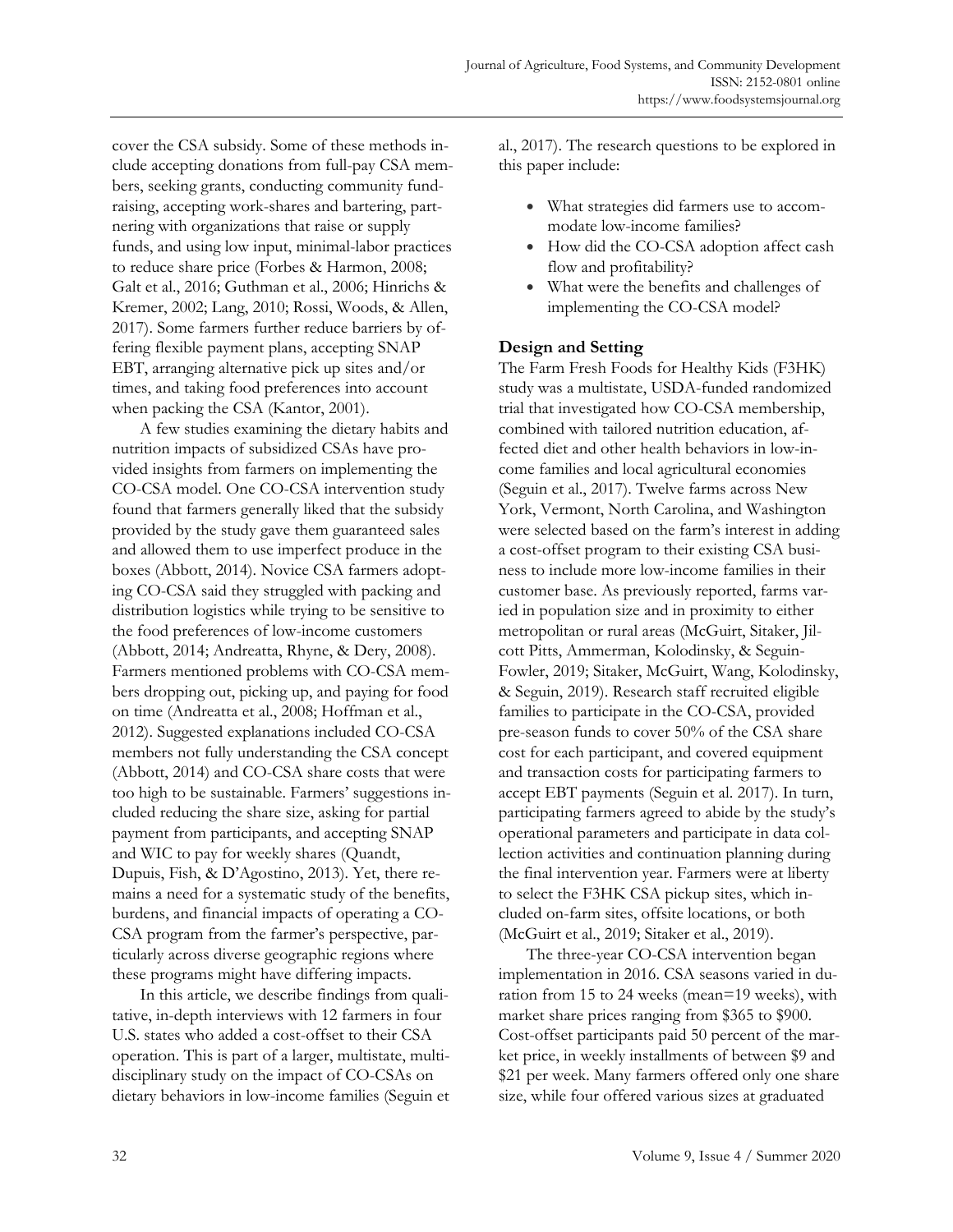prices. In the first season (2016), there were between two and 17 F3HK participants per farm.

#### **Research Methods**

We analyzed data from two sets of interviews with 12 participating F3HK farms. In the 2016 postseason interviews, we asked farmers to reflect on their motives for F3HK participation, along with the successes and challenges of CO-CSA implementation during the first year. Farmers also provided information on how adding the CO-CSA affected inputs (e.g., staffing, training, workload, equipment, etc.), CSA operations, and finances (i.e., sales, cash flow, and profitability), along with plans for the CO-CSA in the next year. The 2018 debriefings occurred after the final F3HK intervention year, during which farmers received training and support for developing and implementing a CO-CSA continuation plan with support from F3HK coaches. Debriefing interviews focused on farmer experience with continuation planning and implementation; challenges, successes, and lessons learned; and plans for their CO-CSA operation after the F3HK study ended.

 Interviews and debriefings were audio-recorded, transcribed verbatim, imported into the NVivo qualitative data analysis software (QSR International Pty Ltd., Version 11), and coded by question. Researchers met to discuss the coding process and emergent ideas. These discussions informed the development of preliminary descriptive codebooks reflecting farmers' experience with CO-CSA implementation, including alignment with values, interactions with participants, associated costs,

and impact on revenue. We then iteratively and collaboratively revised and refined the codebooks, and final codebooks were applied to the full set of transcripts. Qualitative data were analyzed by reviewing and summarizing codes.

## **Results**

The findings are divided into seven major categories: farm characteristics, motives for participation, labor costs and expenses related to CO-CSA, financial impacts, strategies for cementing new customer relationships, challenges of accommodation, and benefits of CO-CSA implementation. The themes that emerged from the data within each of these categories are described in the text below, accompanied by illustrative quotes.

# *Farm Characteristics*

F3HK farms generated an average of \$289,641 in gross sales in 2015, but this ranged from \$42,000 to \$1,021,110 (Table 1). Sales varied widely between and within states, with North Carolina displaying the lowest average sales and smallest intra-state variation (\$77,468, \$38,733 s.d.) and Washington farms, the highest (\$546,037, \$490,197 s.d.). Similarly, CSA membership for individual F3HK farms varied, from 45 to 1145 members (mean 243; median 101).

 Ten F3HK farms sold between 75 and 100 percent of their product through CSA; only one farm sold through CSA exclusively. Seven F3HK farms (58 percent) also sold to restaurants or retailers, similar to the national estimate of CSA operations selling to restaurants (55 percent), but higher

|                         | 2015 Gross Farm Sales in | DTC as % of all<br>sales <sup>a</sup> | CSA members per farm |          | <b>CO-CSA members</b> |
|-------------------------|--------------------------|---------------------------------------|----------------------|----------|-----------------------|
| State (Region)          | USD $(s.d.)^a$           |                                       | F3HK Ave. $(s.d.)^a$ | Region b | $%$ of CSAs) $c$      |
| NY(NE)                  | \$195,871 (\$237,552)    | 80%-98%                               | 170.3 (113.2)        |          | 31(6.1%)              |
| VT (NE)                 | \$273,758 (\$194,316)    | 75%-93%                               | 248.3 (249.4)        | 203.8    | 19 (1.9%)             |
| NC(SE)                  | \$77,468 (\$38,733)      | 50%-84%                               | 75.5 (14.8)          | 105.9    | 31 (20.5%)            |
| WA(W)                   | \$546,037 (\$490,197)    | 26%-100%                              | 422 (652.1)          | 125.7    | 16 (1.3%)             |
| Overall (Avg. or Range) | \$289,641 (\$305,205)    | 26%-100%                              | 243 (336)            | 144.8    | 97(3.3%)              |

Table 1. Characteristics of Farm Fresh Foods for Healthy Kids (F3HK) Farm Operations, 2016, Averaged by State

a F3HK self-reported data from 2016 farmer interviews

b As reported in Woods, Ernst, & Tropp, 2017

c F3HK administrative data, 2016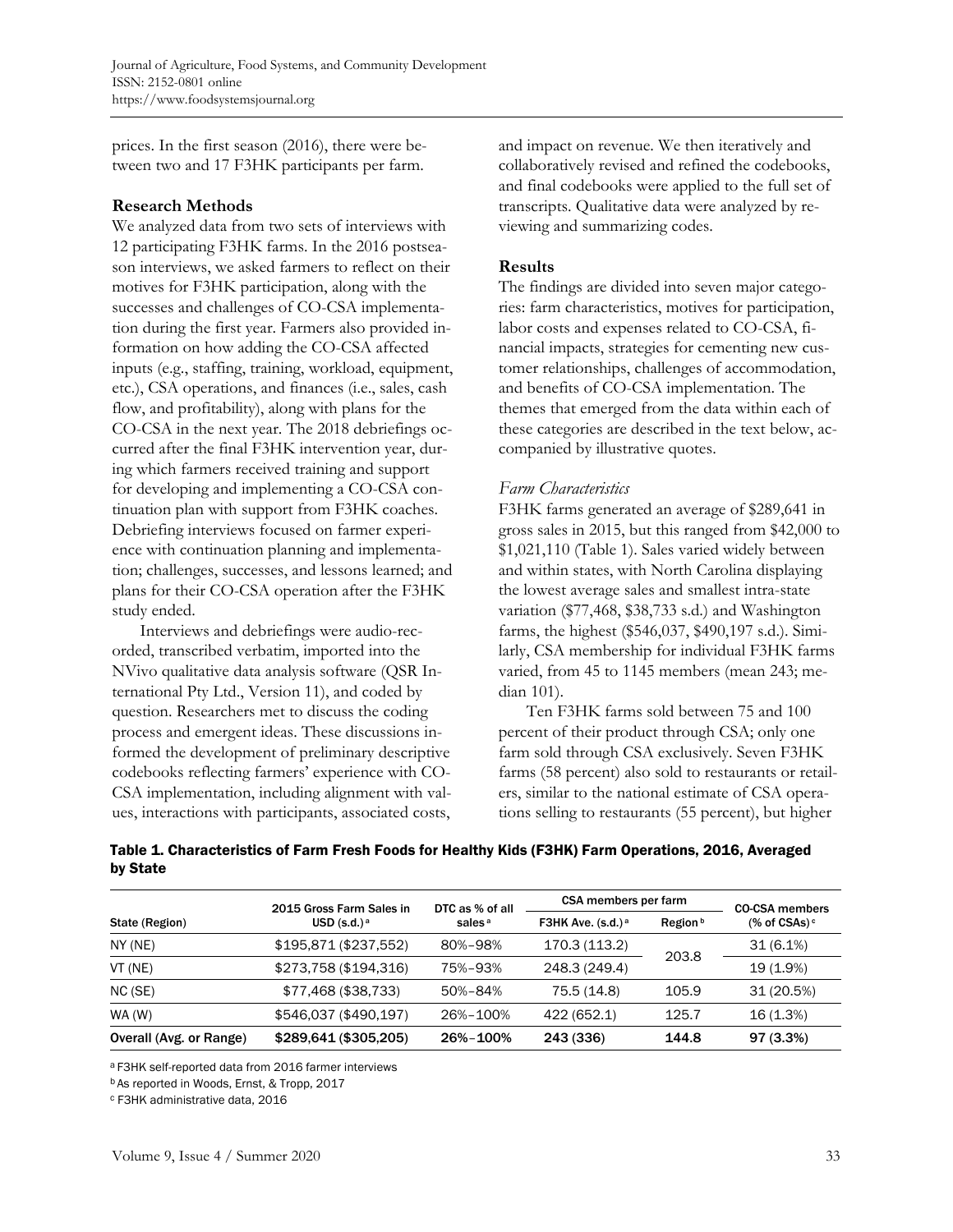than the estimated 38 percent selling to grocery stores (Woods et al., 2017). Additionally, 33 percent of F3HK farms sold to food hubs or wholesalers, and eight percent sold to institutional buyers or processors.

 F3HK farms located in New York and Vermont had smaller CSA memberships compared to the Northeast regional estimate of 203.8 (Woods et al., 2017), while farms in North Carolina and Washington had larger CSA memberships than the Southeast and West regional estimates of 105.9 and 125.7, respectively. An average of eight study participants was recruited by the study for each F3HK farm (range, 2 to 17 members), with Vermont F3HK farms having the fewest and North Carolina F3HK farms having the most CO-CSA members. This means that, on average, about 3 percent of F3HK farms' CSA membership received a CO-CSA, with a broad range across states (0.8 to 21 percent). Thus, with the exception of North Carolina farms, the potential for F3HK to make significant contributions to farm revenue during the three-year study was small, given the modest number of participants.

## *Motives for Participation*

When asked, after their first year of implementation, why they agreed to participate in the F3HK study, farmers were unanimous in stating that the CO-CSA model aligned with their goal " . . . to get food into places or to people that had a harder time providing fresh produce to their families":

We've always wanted to be able to provide CSA shares . . . to people who couldn't afford it otherwise. (41-2016)

It drives me crazy that the idea of good food is only for the wealthy and that it has some sort of elitist connotations to it. (31-2016)

 This reflects farmers' internalization of the social values of civic agriculture. Farmers empathized with the plight of low-income families; in one case, this was based on first-hand experience of having "lived in a more like 'budget-tight' household, so I can really relate to… not having a chunk of money at once [for upfront CSA payment]" (43-2018). Yet for many farmers, funding the subsidy constituted a barrier to setting up a CO-CSA program:

I think what's difficult for the farm is to actually offer a price-subsidized share because people are pretty much buying things at cost anyway by joining a CSA. It's really hard for a farmer to make that cost even lower. (22-2016)

 In addition to wanting to improve local food access for low-income families, farmers voiced a desire to expand their business in new locations and market segments. Farmers appreciated the support provided by the study, including funding the cost-offset, recruiting new customers, and facilitating their ability to accept SNAP EBT payments:

It was a great opportunity to start getting into that [low-income consumer market] without too much legwork on our part, trying to figure out logistics. (13-2016)

. . . the idea that we could create a business model that in part was funded and supported, and reaching a wider audience was definitely a positive. And also, being able to make money at the same time. (32-2016)

 Thus, participation in F3HK provided a lowrisk opportunity for farmers to adopt a new practice that brought their business into better alignment with their values. For most farmers, getting only 50% of the seasonal share cost upfront was not a barrier to participation. As one farmer said, their farm was "big enough that we don't have to just rely on pre-season payments."

*Labor Costs and Expenses Related to CO-CSA* 

Many farmers said that the additional labor and staff costs associated with adopting the CO-CSA were "very minimal." One farmer estimated spending 30 hours in planning for the CO-CSA, at a seasonal cost of \$450. This farmer also estimated \$150 in staff time was spent packing two [CO-CSA] shares that were assembled in a slightly different manner than full-pay CSA shares, while staff training costs amounted to \$150. Other farmers reported training costs to be negligible or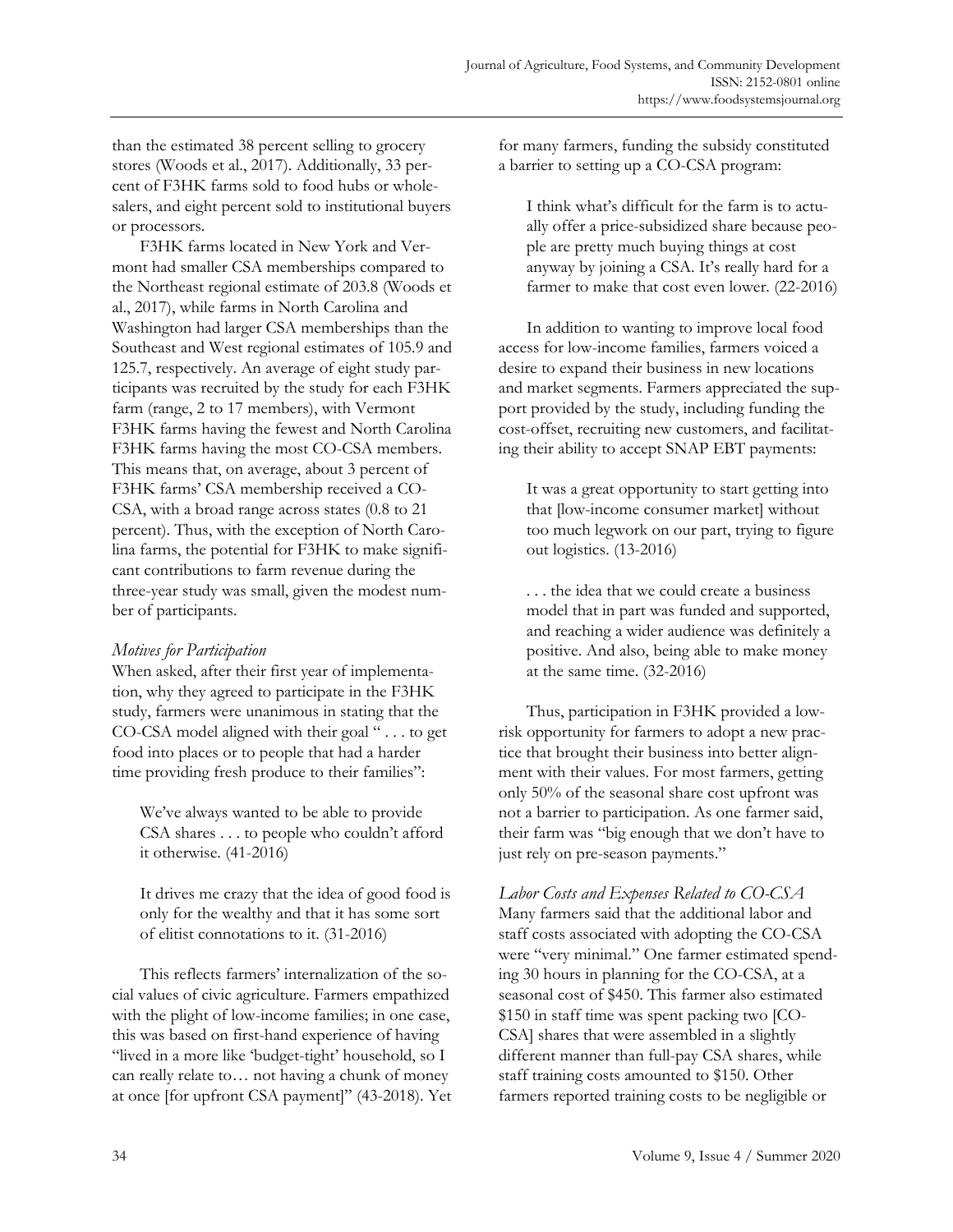non-existent. Three farmers said they paid staff to spend extra time waiting for CO-CSA customers to pick up and pay for their weekly share. Administrative staff time spent recording weekly payments was mentioned by three Vermont farmers. Regarding other expenses, a Washington farmer reported spending \$450 on transportation to deliver to a new location, and others reported minor expenses for flyers, replacement bags, boxes, and cold packs.

#### *Financial Impacts*

In postseason interviews, farmers reported the size of their 2016 CSA membership, along with the proportion of sales made through direct channels (Table 2). We compared this with administrative data on the number of enrolled F3HK participants in 2016 to arrive at the estimated proportion of

overall sales that could reasonably be attributed to the CO-CSA. These estimates are shown below, along with the farmers' opinions of how adding a CO-CSA program impacted revenue. Eight farmers indicated there was a positive effect, while four said the impact was negligible. We then ordered farmer responses according to the proportion of overall farm sales attributable to the CO-CSA (Table 2).

 In general, farms for which the CO-CSA was a larger portion of overall sales tended to report that the program positively impacted their revenue. However, two farms in which the CO-CSA represented the smallest proportion of overall sales said adding the CO-CSA had indeed made a positive, incremental financial contribution because it "encouraged more people to join than otherwise"

|  | Table 2. Cost-offset Community Support Agriculture (CO-CSA) Sales and Perceived Impact on Revenue |  |
|--|---------------------------------------------------------------------------------------------------|--|
|  |                                                                                                   |  |

| Farm ID# | CO-CSA<br>members<br>2016 <sup>a</sup> | <b>CSA</b><br>members<br>2016 b | % sales attributed<br>to DTC <sup>b</sup> | <b>CO-CSA Sales,</b><br>as % of all <sup>c</sup> | Farmers' opinions of CO-CSA impact on farm revenue b                                                                                                        |
|----------|----------------------------------------|---------------------------------|-------------------------------------------|--------------------------------------------------|-------------------------------------------------------------------------------------------------------------------------------------------------------------|
| 31       | 14                                     | 71                              | 84.0%                                     | 16.6%                                            | "[It increased] we've picked up some more CSA<br>shares."                                                                                                   |
| 32       | 17                                     | 80                              | 50.0%                                     | 10.6%                                            | " Increased the revenue, based on not even 15<br>people because if you took the average of how<br>many weeks they did you're more like 10 full<br>members." |
| 13       | 14                                     | 120                             | 90.0%                                     | 10.5%                                            | "It increased our shares by about 6 percent. And a<br>couple of people would still buy extras at the<br>market."                                            |
| 23       | 3                                      | 45                              | 100.0%                                    | 6.7%                                             | "It increased it a little bit."                                                                                                                             |
| 12       | 6                                      | 91                              | 98.0%                                     | 6.5%                                             | "[No]-we would have been able to fill those shares<br>anyway."                                                                                              |
| 43       | 9                                      | 110                             | 78.0%                                     | 6.4%                                             | "There's 9 x \$360. So there's definitely a volume<br>increase."                                                                                            |
| 11       | 11                                     | 300                             | 80.0%                                     | 2.9%                                             | "I don't know what percent we increased but it was<br>definitely noticeable to have the extra people,<br>revenue-wise."                                     |
| 41       | $\overline{2}$                         | 63                              | 76.0%                                     | 2.4%                                             | "It hasn't. Just with the two people, there wasn't<br>that big of a difference."                                                                            |
| 45       | 3                                      | 209                             | 75.0%                                     | 1.1%                                             | "It didn't really, much. We're a bigger farm."                                                                                                              |
| 44       | 5                                      | 611                             | 93.0%                                     | 0.8%                                             | "Definitely it helps us to sell shares. That's our-<br>it's 93 % of our revenue."                                                                           |
| 21       | 3                                      | 46                              | 26.0%                                     | 1.7%                                             | "Insignificant."                                                                                                                                            |
| 22       | 10                                     | 1,175                           | 80.0%                                     | 0.7%                                             | "A plus for our farm it encouraged more people<br>to join than otherwise."                                                                                  |

a F3HK Administrative data, 2016

b F3HK self-reported data from 2016 farmer interviews (Note: sales attributed to DTC included CSAs, farmers markets, farm stands, etc.)

c Calculated: [(CO-CSA enrolled/Total CSA members) X (% attributed to DTC)] = CO-CSA sales as a % of overall sales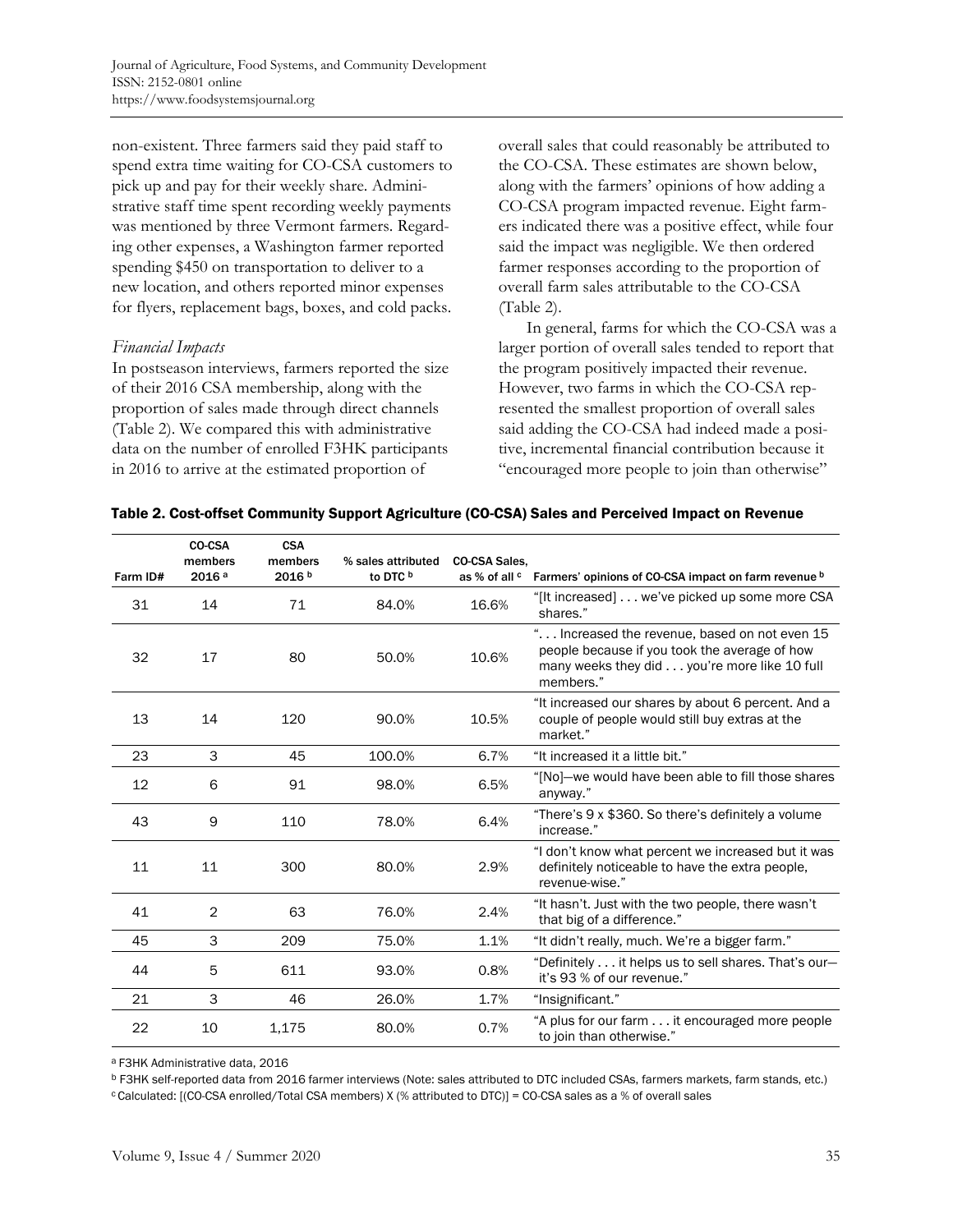and "it helps us to sell shares." It should be noted all but one other F3HK farmer (13-2016) said that CO-CSA members were additions to their member base as opposed to merely replacing drop-outs.

 When asked how the CO-CSA policy of accepting weekly installment payments affected cash flow, four farmers said they saw little effect because they already allow members to pay in installments. Five other farmers thought it was "nice to have," while two felt that installment income throughout the season "didn't really help, but it didn't hurt."

*Strategies for Cementing New Customer Relationships*  As with full-pay CSA members, building customer relationships was an essential part of business development when adapting the CSA model for a new market demographic. Some farmers felt that staffing the pickup was "absolutely crucial" to allow for face-to-face interaction with CO-CSA members:

In the past, [for] the folks who pay in full upfront, I would just leave their bags and I would leave . . . [but] these last three years, some of the folks actually started coming during the window they knew I was going to be there ... I had them actually say that: "Oh, you know, I wanted to get here while you're here and see you and ask you about-- whatever." So, . . . I do think that being on site with the bags is important. (31-2018).

 Some farmers made an effort to convey that there was no difference in status between the CO-CSA and full-pay members. As one farmer explained,

There isn't really any difference between a supported share and a regular share otherwise, because everyone is coming and getting the same vegetables, same amount of vegetable, they come on the same schedule, they get statements every month . . . once I know how they're going to pay, they're reminded about paying just like everyone else is (44-2018).

 Yet farmers were mindful of the need to respect the privacy of potential CO-CSA members during outreach: "We're certainly never asking anybody what their income is." They also recognized that CO-CSA members might require additional accommodations to overcome barriers to participation and therefore were more lenient about accepting late payments and allowing next-day pickup for those who missed the regular day. They also chose pickup sites at culturally sensitive locations along known daily travel routes. For example, one farmer switched pick-up locations from an isolated spot to the church parking lot where the F3HK nutrition education classes were held:

The church had more going on, people coming and going, and it was just a better place

. . . [co-location was] another reason for them (CO-CSA members) to actually go to class and come get their produce. (23-2018)

 Additionally, to ease the adoption of this new way to shop, two farmers made an effort to set aside the "first and best" of the more familiar varieties to include in the F3HK participants' box. As one farmer explained:

I set a priority that, for instance, they [CO-CSA members] would always get carrots and then maybe the [full pay] people might not get them every week . . . It's just kind of thinking these people have kids and they have limited money, so let's give them something really popular. (22-2016).

What I always did with all of the CO-CSA people—both the people still in the study and the people who are not— . . . I always gave them the first and the best . . . the more wealthy people in my CSA-- they don't really need me . . . they could go to the farmers markets and they could buy organic and whatnot. But these folks who are in the program, they really might not be able to. . . . if there was only a limited amount, I gave it to those subsidized people. (NC31-2018)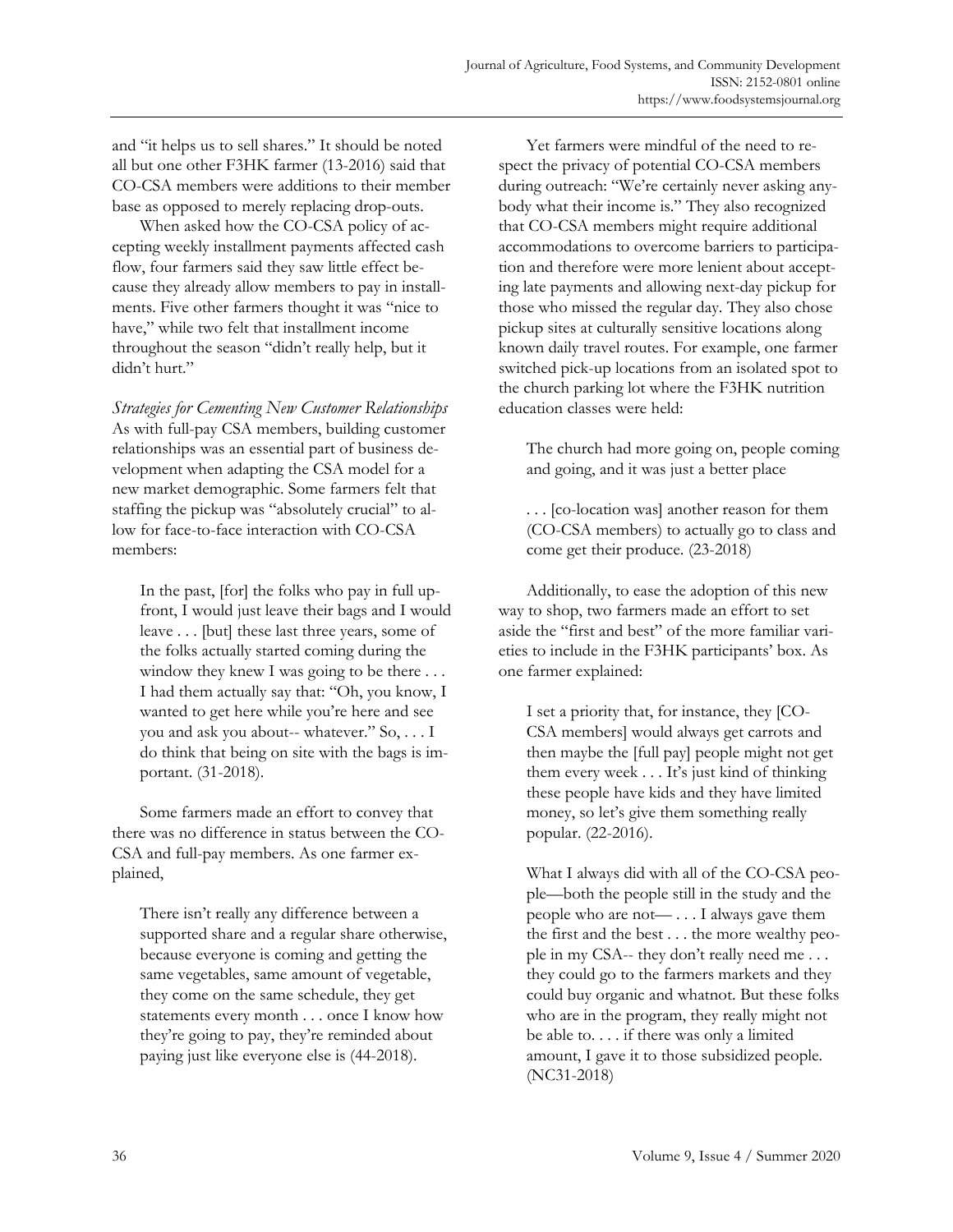# *Challenges of Accommodation*

Yet farmers said some CO-CSA accommodations often came at their own expense. For example, farmers sometimes made personal deliveries of missed shares for people who lived or worked close by because it was "easier than trying to coordinate a time," yet lamented "it cost me a lot of time and gas."

Farmers frequently mentioned that the extra recordkeeping associated with weekly payments drained their resources, particularly for farmers selling through multiple channels:

Part of CSA is getting the money up front and not dealing with a lot of paperwork with your sales . . . you get a chunk of money up front and you don't have to deal with money any more for a while. So, it would be a lot easier if it was payments all at once. (45-2016).

 Further, there was a relational aspect to collecting late payments, because farmers felt uncomfortable telling families, "you can't get any until you pay something." When asking for late payments, farmers sometimes felt "guilty, terrible about doing that, but at the same time we need to fund our business."

 Farmers who had to track down late payments for product that had already been picked up, frequently felt their business suffered:

[What they're] doing is making it so hard for me to run a business where I can . . . pay my employees fairly and like do raises . . . when I like don't know when we're going to be paid for something that we've already put out, it makes it really difficult across the board. (43- 2018).

 Farmers mentioned that extra burdens associated with CO-CSA accommodations occurred on top of the usual agricultural challenges of weather, rising labor costs, flattened market trends, and managing multiple market channels. Some farmers felt that customers were only vaguely aware of the precarious nature of agricultural businesses, and sought to educate consumers by sharing photos in their newsletters and social media accounts:

Our newsletter has pictures in it each week. And the picture of the week is not just some pretty scene from the farm, it's something specific to what I'm trying to show them. You know, it might be a picture of a particular pest that we're experiencing. "This is the yellow margin leaf beetle and this is what it does to a leaf." Or "This is what our fields look like after we got those 12 inches of rain." You know, that sort of thing. And I think that helps. (31- 2018).

 Further, farmers felt a need to remind customers that though they have a personal connection with the farm, there is still a strong economic aspect to the relationship:

I'm always concerned with people who may not value the program as much as we do, and think of it just as a hand out . . . it's hard to impress upon people that, you know, they have the obligation to fill their part of the contract . . . they're getting a great benefit for their obligation . . . I've been trying to be better about, if people are sliding too much, you know, telling them they are not keeping up their monthly payments, or whatever, that we'll stop [their share]. (44-2018).

## *Benefits of CO-CSA Implementation*

The relationships built over the course of the intervention helped cultivate a sense of community, which was rewarding for the farmer as well as the customer. As one farmer noted:

…we've been seeing each other for almost four years now. And it's just so great— they like stay and hang out and it's not just about picking up the vegetables, it's like a community event every [pickup day]. It's really, really neat. I think that people are really, really happy to be getting the food, and that feels like a huge success (22-2018).

 Farmers acknowledged that relationship building takes time, and therefore they try to "figure out a way that kind of maintains that sort of face-toface contact without being so expensive." Yet rela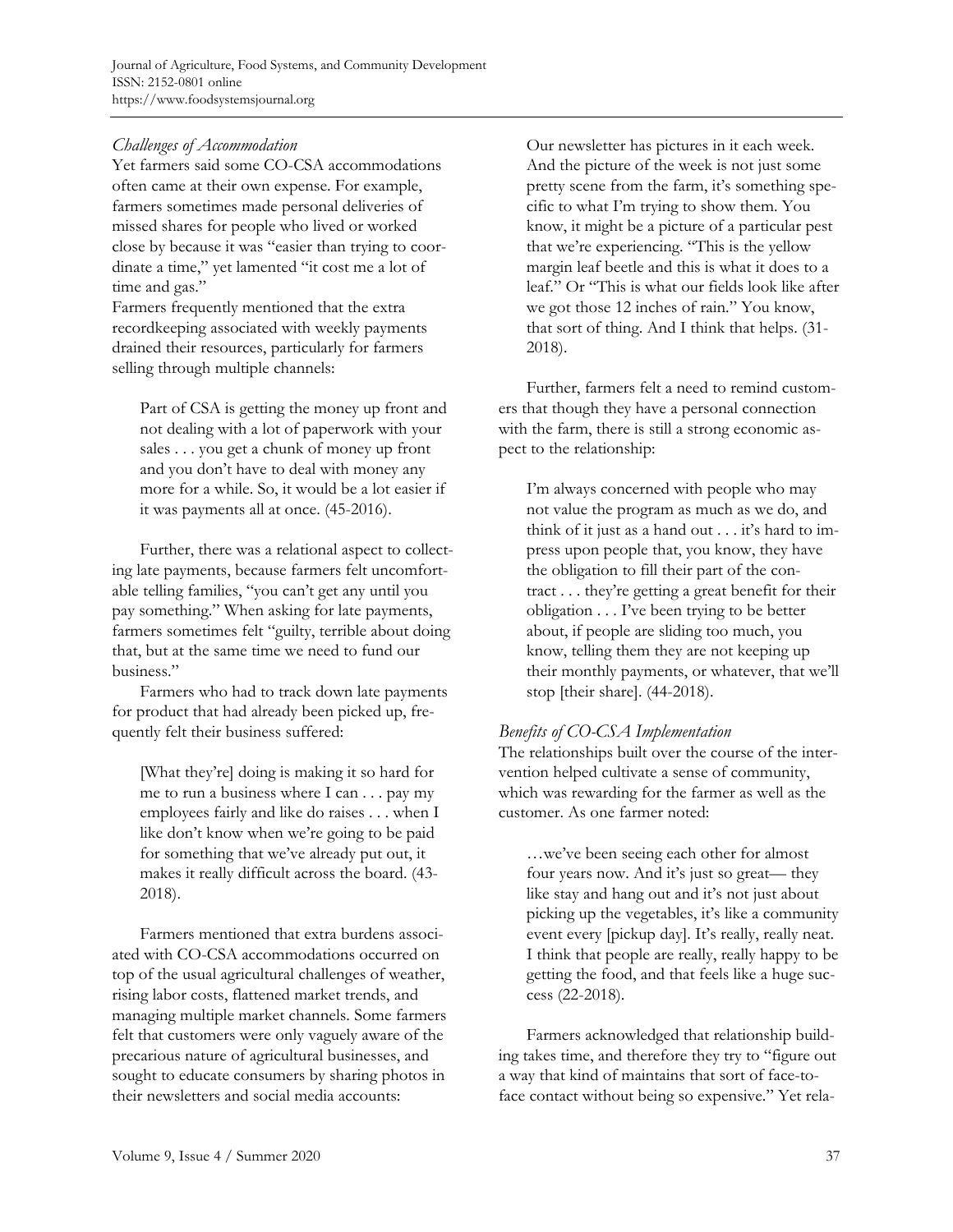tionships also confer tangible benefits to the farmer. For example, the relational ties built between one farmer and CO-CSA customer eased the farmer's worries over late payments. The farmer explained that if a member was unable to pick up their share when the site was staffed, the farmer left it for them at the drop site to be retrieved at the customer's convenience. In most cases, the customer would pay for their share by the next week; if not, the farmer had their deposit in reserve.

Some folks went through some different tough times but . . . this is my third year with them, I knew that they were going to make it right whenever they could . . . [if] they couldn't [pay], then I could go back to my people [regular CSA] and get more [donations]. (C31-2018).

# **Discussion**

The alternative food systems movement resulted in a rapid rise in DTC sales and farms selling through those venues in the last two decades (Low et al., 2015). CSA has gained traction among some population groups but has been criticized for excluding households with limited incomes. As farmers search for strategies to maintain viability in the face of market saturation and competition from online marketing, information on their experiences with CO-CSA is needed to support policy and extension activities. To our knowledge, this is the first study to systematically examine farmers' motivations for adopting a CO-CSA and reflections on their experiences.

 In this multistate study incorporating diverse operations, F3HK farmers consistently reported two primary motivations to develop and implement a subsidized program: a desire to align their business operations with their personal values around healthy food access, and the pursuit of new markets. Prior research with CSA farmers identified equitable access to healthy food as an important part of the farm's mission (Galt, O'Sullivan, Beckett, & Hiner, 2012; Morgan et al., 2018; Ostrom, 2007). That said, most farmers are engaged in a business enterprise, and as such cannot sacrifice their own livelihood; the alternative food systems movement is not intended to be a

charity model. In at least one other study of farmers engaged in farm to institution sales, the most successful were those able to balance both economic and altruistic goals (Conner, King, Kolodinsky, Roche, Koliba, & Trubek, 2012).

 While F3HK farmers aimed to confer an equal status on all CSA members, some gave special treatment to new CO-CSA members to address their needs, including selecting convenient and culturally appropriate pick-up locations, arranging for late payments and pickups, and being sensitive to the food preferences of CO-CSA members (as described in Andreatta et al., 2008). However, when asked about implementation challenges, farmers admitted that some accommodations, such as following up on skipped payments and arranging to make up missed pick-ups, placed an added burden on their time and resources. As previously reported, many F3HK farmers found that increased frequency of CO-CSA payment transactions led to increased recordkeeping burden, particularly when there was no clear system in place for tracking payments (Sitaker et al., 2019).

 According to F3HK farmers, only a few of their new CO-CSA members seemed motivated to participate by the ideals of civic agriculture, not unlike the "quintessential" CSA members described by Pole and Kumar (2015). Farmers said noncompliance with CO-CSA requirements (i.e., on-time payments and pickups) reflected a lack of understanding on the part of F3HK participants of how the model works. Abbott (2014) similarly reported farmers attributing CSA drop-outs to a lack of familiarity with the CSA model. Like many U.S. consumers, F3HK participants may have been conditioned by the mainstream food system to expect an inexpensive selection of familiar fresh fruits and vegetables that were of uniform appearance and conveniently available year-round (White et al., 2018). Further, although F3HK provided support in the form of skill-building classes, this alone could not remove the time constraint barriers and other stressors faced by low-income participants, which may have inhibited full enjoyment of the CO-CSA, as described by Morgan et al. (2018).

 Further, farmers sometimes felt F3HK participants did not understand or appreciate the effort required to grow nutritious produce using sustaina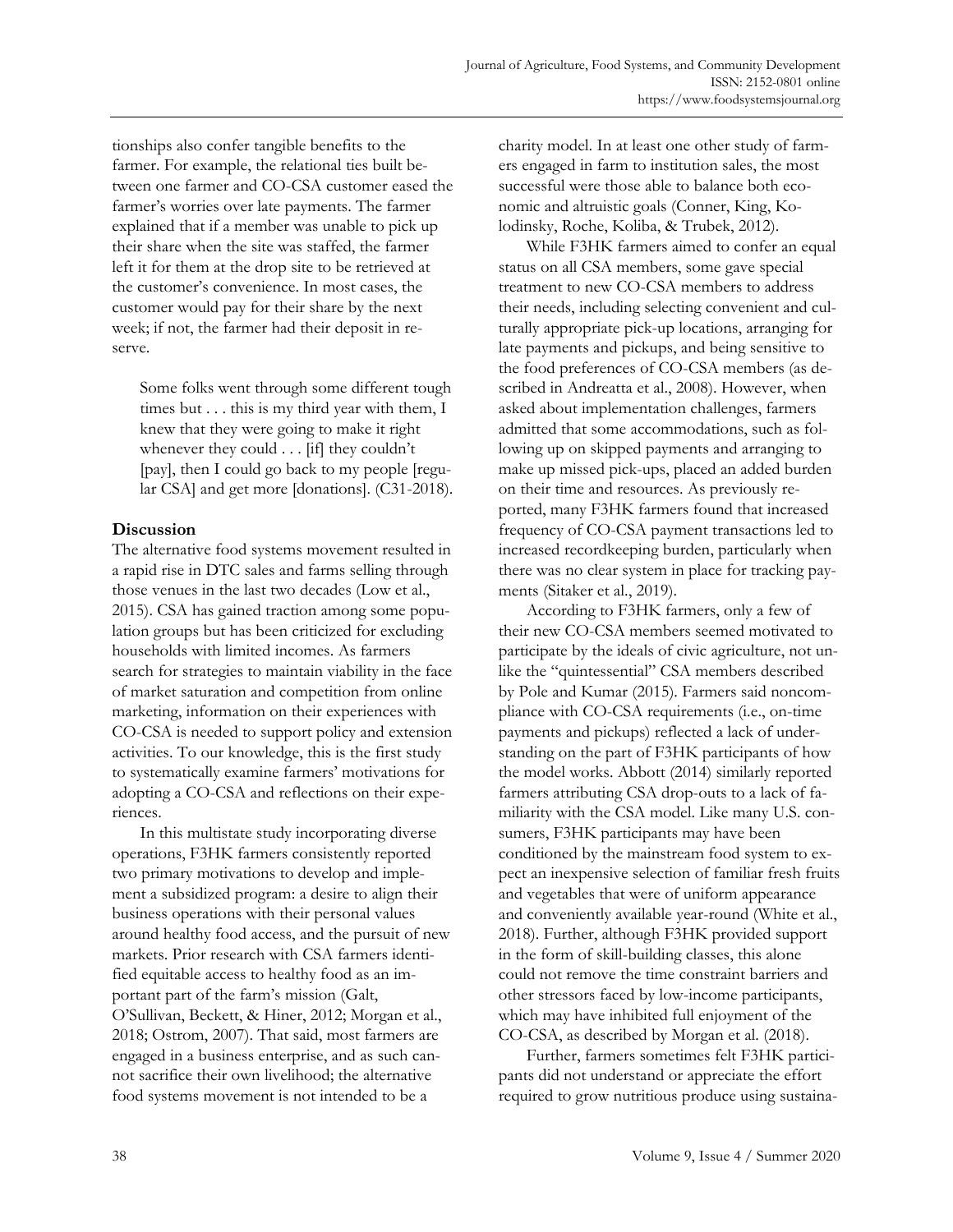ble methods under the typically precarious farming conditions. As reported in Samoggia, Perazzolo, Kocsis, and Del Prete (2019), engaging CSA shareholders is critical to success. A few farmers actively countered this by educating new CO-CSA members about the specific challenges of their work in newsletters, online media, and conversation. Additionally, farmers sought to build long-term, reciprocal relationships with CO-CSA members through face-to-face interactions, just as they do with other new CSA members.

 Farmers were unable to say definitively whether adding a CO-CSA made a noticeable financial impact after the first year because most had not fully calculated annual farm profits at the time of the 2016 interview (this question was not addressed during the 2018 continuation planning debriefs). However, for half the participating F3HK farms, the CO-CSA represented a sizable added contribution to sales: between 6.4 and 16.6 percent. These farmers had positive things to say about the model's potential to add to farm revenue. Even for two farmers for whom F3HK participation added less than 1 percent to their revenue, CO-CSA adoption was perceived to have been worthwhile. Both were larger farms with a social justice orientation, as evidenced by their practices of accepting EBT, providing free food to local food banks, and offering supported shares to low-income families. Thus, these farmers may have been more willing to accept the risks associated with CO-CSA adoption because of their values. In this sense, they operated like social entrepreneurs, seeking to maximize their profits while also providing social and environmental benefits. This may be true of most of the F3HK farmers, whose participation was concurrently motivated by social and financial goals.

 Yet the question remains: can farmers afford to be social entrepreneurs? Currently, CSA farmers operate on small margins and face increased competition from supermarkets and online retailers selling local foods (McKee, 2018). To make informed decisions about how much value a CO-CSA adds to an existing CSA business, farmers need to have accurate estimates of the associated costs compared to potential financial benefits. They also need advice on how to structure their operation to meet the needs of low-income subscribers in a cost-effective manner. Thus, to inform the development of tools and resources to support CO-CSA farmers, more research is needed on both the economics and best practices of successful CO-CSAs.

 Another question is whether these farmers should be expected to carry the burden of democratizing access to fresh local produce alone. While SNAP/EBT rule changes have made it easier for recipients to use their benefits to pay for a CSA, farmers that operate subsidized share programs face challenges associated with fund-raising, conducting market research, and devoting extra effort to educating and maintaining CO-CSA customers. Farmers and low-income consumers alike would benefit from community partners willing to help farmers find funding, develop outreach materials, and provide education to new subscribers on their responsibilities as CSA members. State and federal policies and programs aimed at supporting local food systems should consider adding funding for subsidized share programs. To date, little is known about methods farmers use to democratize the food system on their own (Forbes & Harmon, 2008; Hinrichs & Kremer, 2002); this area is ripe for further research, as are efforts by local nonprofits, food policy collaboratives, and advocates to find ways to support farmers in meeting the twin goals of improving equitable local food access while boosting farm economic viability.

## **Conclusions**

This study qualitatively explores the experiences of CO-CSA farmers implementing a civic agriculture DTC approach for a low-income population across different geographic regions where these programs might have differing impacts. This research builds on previous research to provide new insights on how these types of socially minded operations influence farmer operations and economic viability.

 While a CO-CSA model inherently includes components of social entrepreneurship, transactions in DTC markets are economic. F3HK farmers themselves noted both values and economics as being drivers for their participation. These two characteristics can work together, but they also can clash, as farmers noted that accommodating the needs of CO-CSA members resulted in additional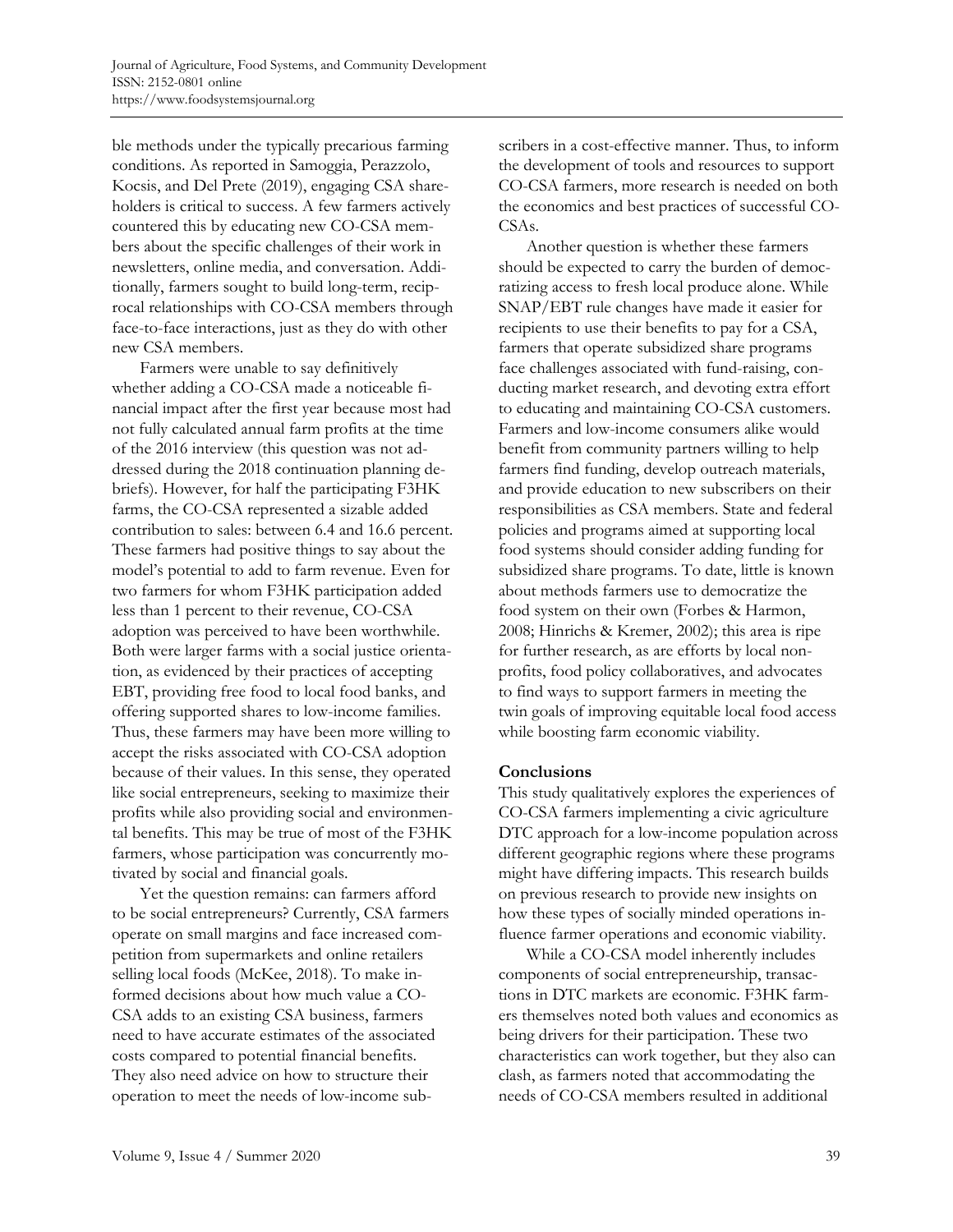tasks and resource needs. These burdens are quantifiable in terms of lost revenues due to increases in time cost and explicit loss of revenue payments. Ultimately, regardless of the balance of values versus economics, alternative agriculture markets require a match between sellers and consumers. If the match is there, both the farmer and the consumer will find satisfaction in both the value and economic proposition. This project was a test of whether these matches are possible with customers who do not traditionally participate. The answer appears to be 'sometimes.' Future research on a larger scale needs to examine whether there are enough customers and farmers who can make such a match work in terms of both values and economics.

 The generalizability of the findings may be limited by the fact that farms implemented the CO-CSA within the context of a randomized trial; both grant funding and the low-income customers were provided by the research team. Prior research has documented time constraints, financial strain, and poor member retention to be major challenges for

many CSA farmers (Galt, 2013; Ostrom, 2007; Woods & Tropp, 2015). Thus, funds and assistance provided by the study likely alleviated some pressures and reduced the risk entailed by implementing a subsidized program. Nevertheless, most participating farmers reported that the addition of the cost-offset mechanism positively impacted their revenue, suggesting that it is beneficial to invest in resources to start a subsidized program.

 If CO-CSA programs are to be financially viable for farmers, more research is needed on the economics of CO-CSAs and successful operational features in order to develop policies and infrastructure to support them.

#### **Acknowledgments**

We would like to acknowledge the contributions and efforts of our colleague F. Becot, as well as all extension, farmer, agricultural coaches, and educator partners who have contributed their time and expertise to the Farm Fresh Foods for Healthy Kids study.

#### **References**

- Abbott, C. (2014). *Evaluation of the Food Bank of Delaware community supported agriculture program* (Master's thesis). University of Delaware. Retrieved from http://udspace.udel.edu/handle/19716/15588
- AbuSabha, R., Namjoshi, D., & Klein, A. (2011). Increasing access and affordability of produce improves perceived consumption of vegetables in low-income seniors. *Journal of the Academy of Nutrition and Dietetics, 111*(10), 1549–1555. https://doi.org/10.1016/j.jada.2011.07.003
- Ammerman, A. S. (2012). Accessing nutritious food in low-income neighborhoods. *North Carolina Medical Journal, 73*(5), 384–385. Retrieved from http://classic.ncmedicaljournal.com/archives/?73519
- Andreatta, S. L. (2000). Marketing strategies and challenges of small-scale organic producers in central North Carolina. *Culture and Agriculture, 22*(3), 40–50. https://doi.org/10.1525/cag.2000.22.3.40
- Andreatta, S., Rhyne, M., & Dery, N. (2008). Lessons learned from advocating CSAs for low-income and food insecure households. *Southern Rural Sociology, 23*(1), 116–148. Retrieved from http://journalofruralsocialsciences.org/pages/TOCs/vol23-1.htm
- Bloom, J. D., & Hinrichs, C. C. (2011a). Informal and formal mechanisms of coordination in hybrid food value chains. *Journal of Agriculture, Food Systems, and Community Development, 1*(4), 143–156. https://doi.org/10.5304/jafscd.2011.014.016
- Bloom, J. D., & Hinrichs, C. C. (2011b). Moving local food through conventional food system infrastructure: Value chain framework comparisons and insights. *Renewable Agriculture and Food Systems, 26*(1)*,* 13–23. https://doi.org/10.1017/S1742170510000384
- Buttel*,* F. H. (2003). Continuities and disjunctures in the transformation of the U.S. agro*-*food system. In D. L. Brown & L. E. Swanson (Ed.), *Challenges for rural America in the twenty*-*first century* (pp. 177–189). University Park: The Pennsylvania State University Press.
- Chiffoleau, Y., Millet-Amrani, S., & Canard, A. (2016). From short food supply chains to sustainable agriculture in urban food systems: Food democracy as a vector of transition. *Agriculture, 6*(4), 57–74. https://doi.org/10.3390/agriculture6040057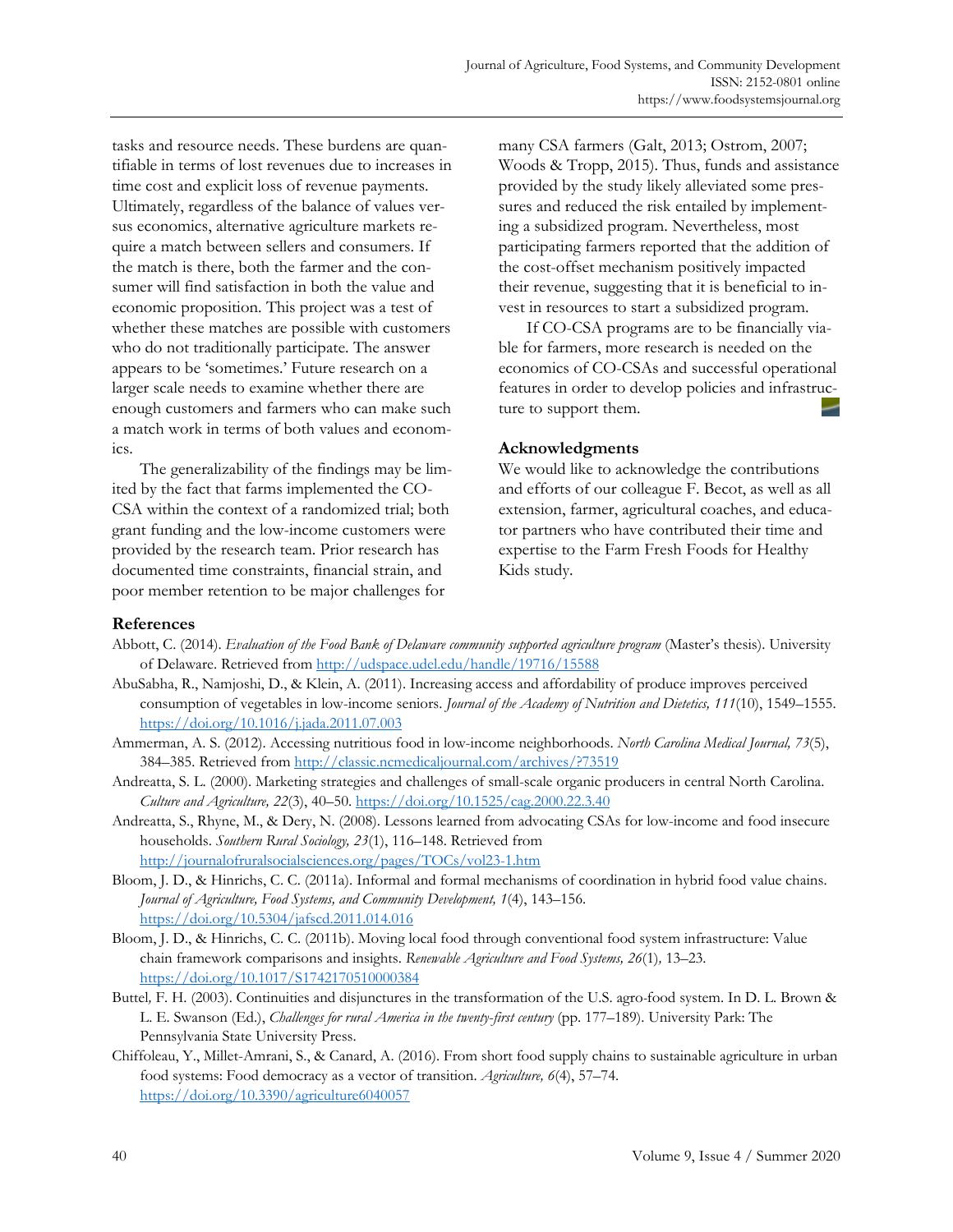- Cohen, N., & Derryck, D. (2011). Corbin Hill Road Farm Share: A hybrid food value chain in practice. *Journal of Agriculture, Food Systems, and Community Development, 1*(4), 85-100. https://doi.org/10.5304/jafscd.2011.014.011
- Conner, D., King, B., Kolodinsky, J., Roche, E., Koliba, C. & Trubek, A. (2012). You can know your school and feed it too: Vermont farmers' motivations and distribution practices in direct sales to school food services. *Agriculture and Human Values, 29*(3), 321-332. https://doi.org/10.1007/s10460-012-9357-y
- DeLind, L. B., & Bingen, J. (2008). Place and civic culture: Re-thinking the context for local agriculture. *Journal of Agricultural and Environmental Ethics, 21*(2), 127–151. https://doi.org/10.1007/s10806-007-9066-5
- Duvall, T. (2014). Local food pathways: How Hudson Valley food reaches New York City neighborhoods. Retrieved from Scenic Hudson website: http://www.scenichudson.org/sites/default/files/Local-Food-Pathways-rev.pdf
- Feenstra, G. W. (1997). Local food systems and sustainable communities. *American Journal of Alternative Agriculture, 12*(1)*,* 28–36. https://doi.org/10.1017/S0889189300007165
- Forbes C. B., & Harmon A. H. (2008). Buying into community supported agriculture: Strategies for overcoming income barriers. *Journal of Hunger and Environmental Nutrition, 2*(2–3), 65–79. https://doi.org/10.1080/19320240801891479
- Friedman, R. R. (2008). *Access to healthy foods in low-income neighborhoods: opportunities for public policy*. Yale University Rudd Center for Food Policy & Obesity.
- Galt, R. E. (2013). The moral economy is a double-edged sword: Explaining farmers' earnings and self-exploitation in community-supported agriculture. *Economic Geography*, *89*(4), 341–365. https://doi.org/10.1111/ecge.12015
- Galt, R. E., Bradley, K., Christensen, L., Van Soelen Kim, J., & Lobo, R. (2016). Eroding the community in community supported agriculture (CSA): Competition's effects in alternative food networks in California. *Sociologia Ruralis, 56*(4), 491–512. https://doi.org/10.1111/soru.12102
- Galt, R. E., O'Sullivan, L., Beckett, J., & Hiner, C. C. (2012). Community supported agriculture is thriving in the Central Valley. *California Agriculture, 66*(1), 8–14. https://doi.org/10.3733/ca.v066n01p8
- Goland, C. (2002). Community supported agriculture, food consumption patterns, and member commitment. *Culture and Agriculture, 24*(1), 14–25. https://doi.org/10.1525/cag.2002.24.1.14
- Guthman, J., Morris, A. W., & Allen, P. (2006). Squaring farm security and food security in two types of alternative food institutions. *Rural Sociology*, *71*(4), 662–684. https://doi.org/10.1526/003601106781262034
- Hayden, J., & Buck, D. (2012). Doing community supported agriculture: Tactile space, affect and effects of membership. *Geoforum, 43*(2), 332–341. https://doi.org/10.1016/j.geoforum.2011.08.003
- Henderson, E., & Van En, R. (1999). *Sharing the harvest: A citizen's guide to community supported agriculture*. White River Junction, VT: Chelsea Green Publishing Company.
- Hendrickson, M. K., James, H. S., & Heffernan, W. D. (2018). Vertical integration and concentration in US agriculture. In D. M. Kaplan (Ed.), *Encyclopedia of Food and Agricultural Ethics* (pp. 1799–1806). Dordrecht, The Netherlands: Springer. https://doi.org/10.1007/978-94-007-6167-4
- Hinrichs, C., & Kremer, K. S. (2002). Social inclusion in a Midwest local food system project. *Journal of Poverty, 6*(1), 65–90. https://doi.org/10.1300/J134v06n01\_04
- Hoffman, J. A., Agrawal, T., Wirth, C., Watts, C., Adeduntan, G., Myles, L., & Castaneda-Sceppa, C. (2012). Farm to family: Increasing access to affordable fruits and vegetables among urban head start families. *Journal of Hunger and Environmental Nutrition, 7*(2–3), 165–177. https://doi.org/10.1080/19320248.2012.703522
- Institute of Medicine & National Research Council. (2015). *A Framework for Assessing Effects of the Food System*. Washington, D.C.: The National Academies Press. https://doi.org/10.17226/18846
- Jablonski, B. B. R., Perez-Burgos, J., & Gómez, M. I. (2011). Food value chain development in central New York: CNY Bounty. *Journal of Agriculture, Food Systems, and Community Development, 1*(4), 129–141. https://doi.org/10.5304/jafscd.2011.014.015
- Kantor, L. S. (2001). Community food security programs improve food access. *Food Review/National Food Review, 24*(1), 20–26. https://doi.org/10.22004/ag.econ.266234
- Kolodinsky, J. M., Sitaker, M., Morgan, E. H., Conner, L. M., Hanson, K. L., Becot, F., … Seguin, R.A. (2017). Can CSA cost-offset programs improve diet quality for limited resource families? *Choices, 32*(1), 1–10. Retrieved from http://www.choicesmagazine.org/choices-magazine/theme-articles/transformations-in-the-food-system[nutritional-and-economic-impacts/can-csa-cost-offset-programs-improve-diet-quality-for-resource-limited-families](http://www.choicesmagazine.org/choices-magazine/theme-articles/transformations-in-the-food-system-nutritional-and-economic-impacts/can-csa-cost-offset-programs-improve-diet-quality-for-resource-limited-families)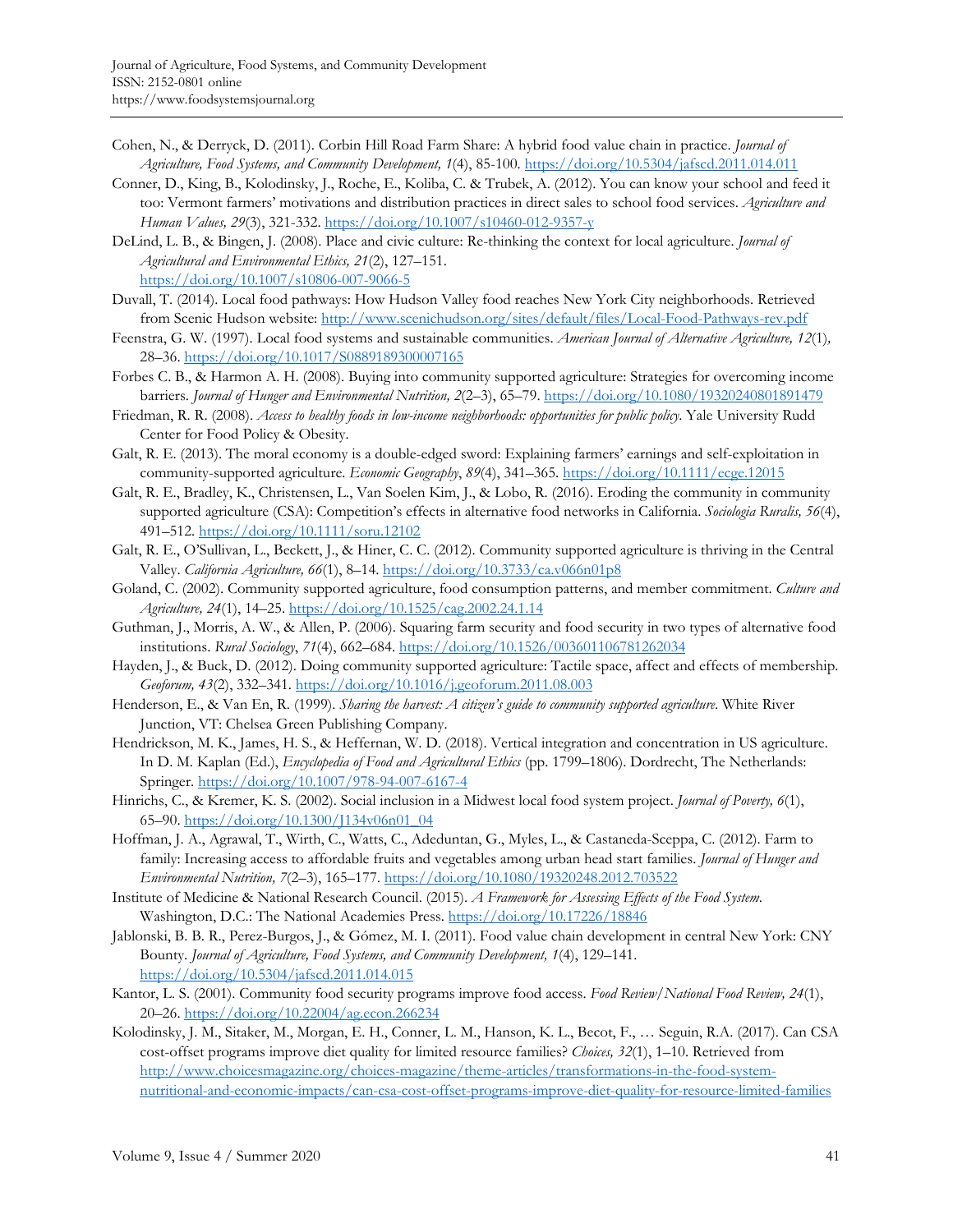- Lang, K. B. (2010). The changing face of community-supported agriculture. *Culture and Agriculture, 32*(1), 17–26. https://doi.org/10.1111/j.1556-486x.2010.01032.x.
- Local Food Research Center. (2013). CSAs as a strategy to increase food access: Models of success. Asheville, NC*. Appalachian Sustainable Agriculture Project.* Retrieved from https://asapconnections.org/downloads/csas-as-a-strategy-to-increase-food-access.pdf/
- Low, S. A., Adalja, A., Beaulieu, E., Key, N., Martinez, S., Melton, A., …Jablonski, B. B. R. (2015). *Trends in U.S. local and regional food systems. A Report to Congress.* (Report No. AP-068). Retrieved from U.S. Department of Agriculture Economic Research Service website: https://www.ers.usda.gov/publications/pub-details/?pubid=42807
- Low, S. A., & Vogel, S. J. (2011). *Direct and intermediated marketing of local foods in the United States* (Economic Research Report No. 128). https://doi.org/10.2139/ssrn.2114361
- Martinez, S., Hand, M., Da Pra, M., Pollack, S., Ralston, K., Smith, T., … Newman, C. (2010). *Local food systems: Concepts, impacts and issues* (Report No. 97). Retrieved from U.S. Department of Agriculture Economic Research Service website: https://www.ers.usda.gov/webdocs/publications/46393/7054\_err97\_1\_.pdf?v=42265
- McGuirt, J. T., Jilcott Pitts, S. B., Hanson, K. L., DeMarco, M., Seguin, R. A., … Ammerman, A.S. (2020). A modified choice experiment to examine willingness to participate in a community supported agriculture (CSA) program among low-income parents. *Renewable Agriculture and. Food Systems, 35*(2), 140–157. https://doi.org/10.1017/S1742170518000364
- McGuirt, J. T., Sitaker, M., Jilcott Pitts, S. B., Ammerman, A., Kolodinsky, J., & Seguin-Fowler, R. A. (2019). A mixedmethods examination of the geospatial and sociodemographic context of a direct-to-consumer food system innovation. *Journal of Agriculture, Food Systems, and Community Development, 9*(Suppl. 1), 159–177. https://doi.org/10.5304/jafscd.2019.091.038
- McKee, E. (2018). "It's the Amazon world": Small-scale farmers on an entrepreneurial treadmill. *Culture, Agriculture, Food and Environment, 40*(1), 65–69. https://doi.org/10.1111/cuag.12107
- Morgan, E. H., Severs, M. M., Hanson, K. L., McGuirt, J., Becot, F., Wang, W., … Seguin, R. A. (2018). Gaining and maintaining a competitive edge: Evidence from CSA members and farmers on local food marketing strategies. *Sustainability, 10*(7), 2177–2197. https://doi.org/10.3390/su10072177
- Ostrom, M. R. (2007). Community supported agriculture as an agent of change: Is it working? In C. C. Hinrichs & T. A. Lyson (Eds.), *Remaking the North American Food System: Strategies for Sustainability* (pp. 99–120). Lincoln: University of Nebraska Press.
- Pole, A., & Kumar, A. (2015). Segmenting CSA members by motivation: Anything but two peas in a pod. *British Food Journal, 117*(5)*,* 1488–1505. https://doi.org/10.1108/BFJ-12-2014-0405
- Quandt, S. A., Dupuis, J., Fish, C., & D'Agostino Jr., R. B. (2013). Feasibility of using a community-supported agriculture program to improve fruit and vegetable inventories and consumption in an underresourced urban community. *Preventing Chronic Disease, 10*. https://doi.org/10.5888/pcd10.130053
- Renting, H., Marsden, T. K., & Banks, J. (2003). Understanding alternative food networks: Exploring the role of short food supply chains in rural development. *Environment and Planning A: Economy and Space, 35*(3), 393–411. https://doi.org/10.1068/a3510
- Rossi, J. J., Woods, T. A., & Allen, J. E. (2017). Impacts of a community supported agriculture (CSA) voucher program on food lifestyle behaviors: Evidence from an employer-sponsored pilot program. *Sustainability, 9*(9), 1543–1563. https://doi.org/10.3390/su9091543
- Samoggia, A., Perazzolo, C., Kocsis, P., & Del Prete, M. (2019). Community supported agriculture farmers' perceptions of management benefits and drawbacks. *Sustainability, 11*(12), 3262–3282. https://doi.org/10.3390/su11123262
- Seguin, R. A., Morgan, E. H., Hanson, K. L., Ammerman, A. S., Jilcott Pitts, S. B., Kolodinsky, J., . . . McGuirt, J. T. (2017). Farm Fresh Foods for Healthy Kids (F3HK): An innovative community supported agriculture intervention to prevent childhood obesity in low-income families and strengthen local agricultural economies. *BMC Public Health*, *17*(1), 306. https://doi.org/10.1186/s12889-017-4202-2
- Sitaker, M., McGuirt, J. T., Wang, W., Kolodinsky, J., & Seguin, R. A. (2019). Spatial considerations for implementing two direct-to-consumer food models in two states. *Sustainability, 11*(7), 2081–2103. https://doi.org/10.3390/su11072081